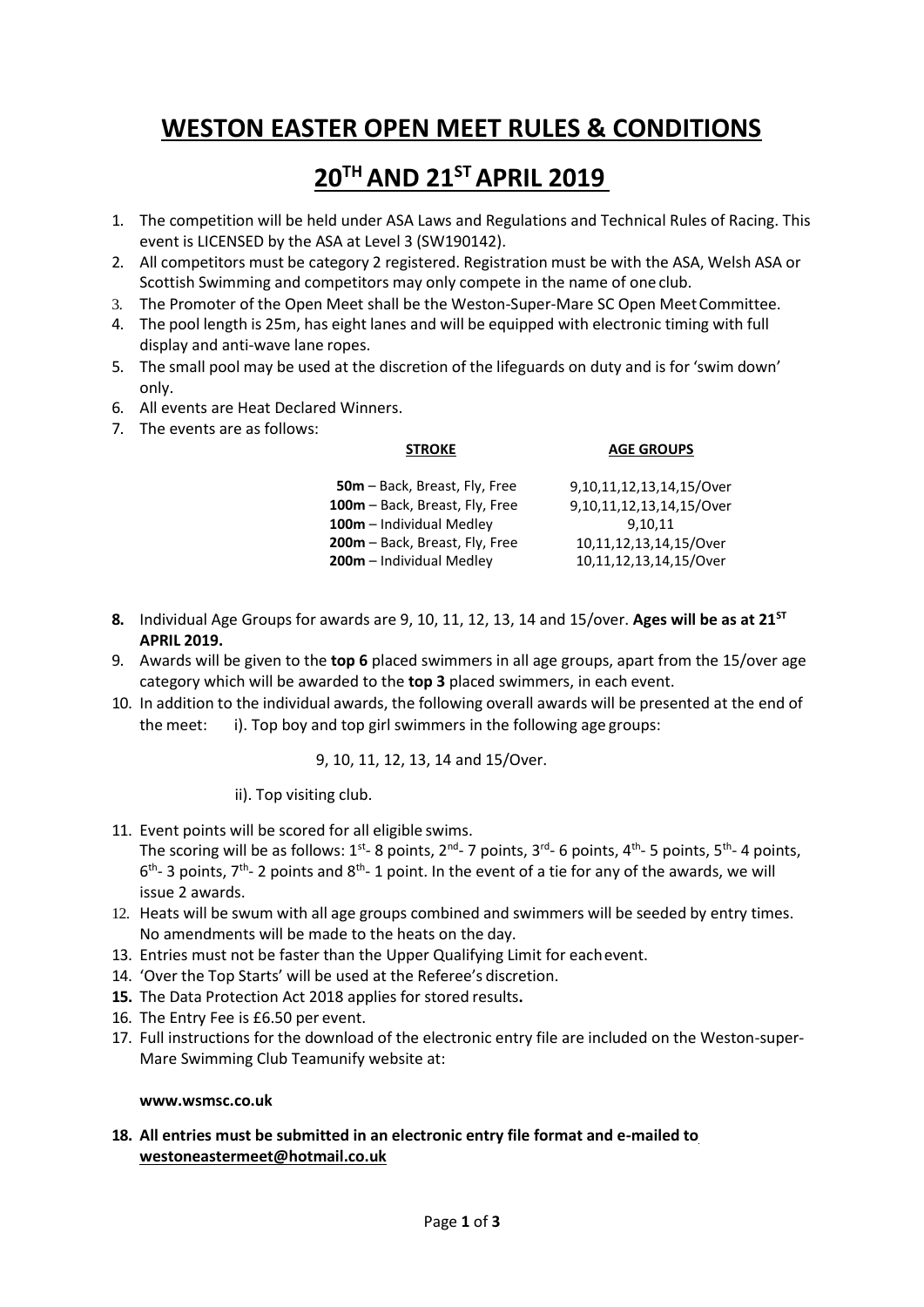- 19. Updated entry files **will not** be accepted without notifying the Open Meet organiser before submitting, for authorisation.
- 20. Written, deck or substituted entries **will not** be accepted.
- **21.** No entries will be accepted or amended **after** the closing date of **midnight Friday 29TH March 2019.**
- 22. All entries will be considered up until midnight of the closing date **Friday 29THMarch 2019,** with the exception of any 'No Time' entries – please see condition 23 for further details.
- 23. If the Open Meet is excessively over-subscribed, the promoters reserve the right to reject some of the **fastest entries** from an event or events, evenly within each age group, at their discretion. However, 'No Time' entries will be restricted to a **maximum of 8 swimmers only** (ie. 1 heat) per event in any session/sessions which is/are over-subscribed. 'No Time' entries will be accepted on a first come first served basis.
- **24.** It will be the responsibility of the Club submitting the Electronic entry file to ensure the accuracy of entries prior to submitting to WSMSC. **Mistakes made by clubs in their electronic entry files will not be corrected by Weston-Super-Mare SC open meet committeemembers.**
- 25. Individual entries must also be submitted electronically if possible and **must** include the entrant's ASA registration number, together with the relevant entry fees. Manual entry forms are available to use only if swimmers do not have access to an electronic HyTek entry system.
- 26. Entries will not be registered unless accompanied with the FULL correct entry fee.
- 27. Cheques should be made payable to: WSMSC and sent to the organiser's address asdetailed below.
- 28. If you would prefer to make your payment by BACS please use the following bank account details:

## **Bank: Barclays Bank Plc**

## **Sort Code: 20-68-15**

## **Account Number: 53084396**

Please could you ensure that as the reference you identify the club for whom you are making the payment for.

Alternatively, if you are making a payment for an individual entry, could you kindly ensure that you use the surname of the swimmer accompanied by the name of the swimming club which they belong to.

- 29. Any information in respect of rejected entries will be sent to clubs as soon as possible after the closing date. All refunds will be sent either by post in one cheque to the club submitting the entries or will be available for collection on the day of the meet.
- 30. There will be no refunds for withdrawals made after the closing date.
- 31. Competitors' times will be computer processed and results sheets will be displayed inthe marshalling and spectator's areas as soon as practically possible.
- 32. Competitors' times will also be made available to view on Meet Mobile.
- 33. There will be a spectator's admission fee of £3 per session, £5 per day or £8 for a whole weekend pass.